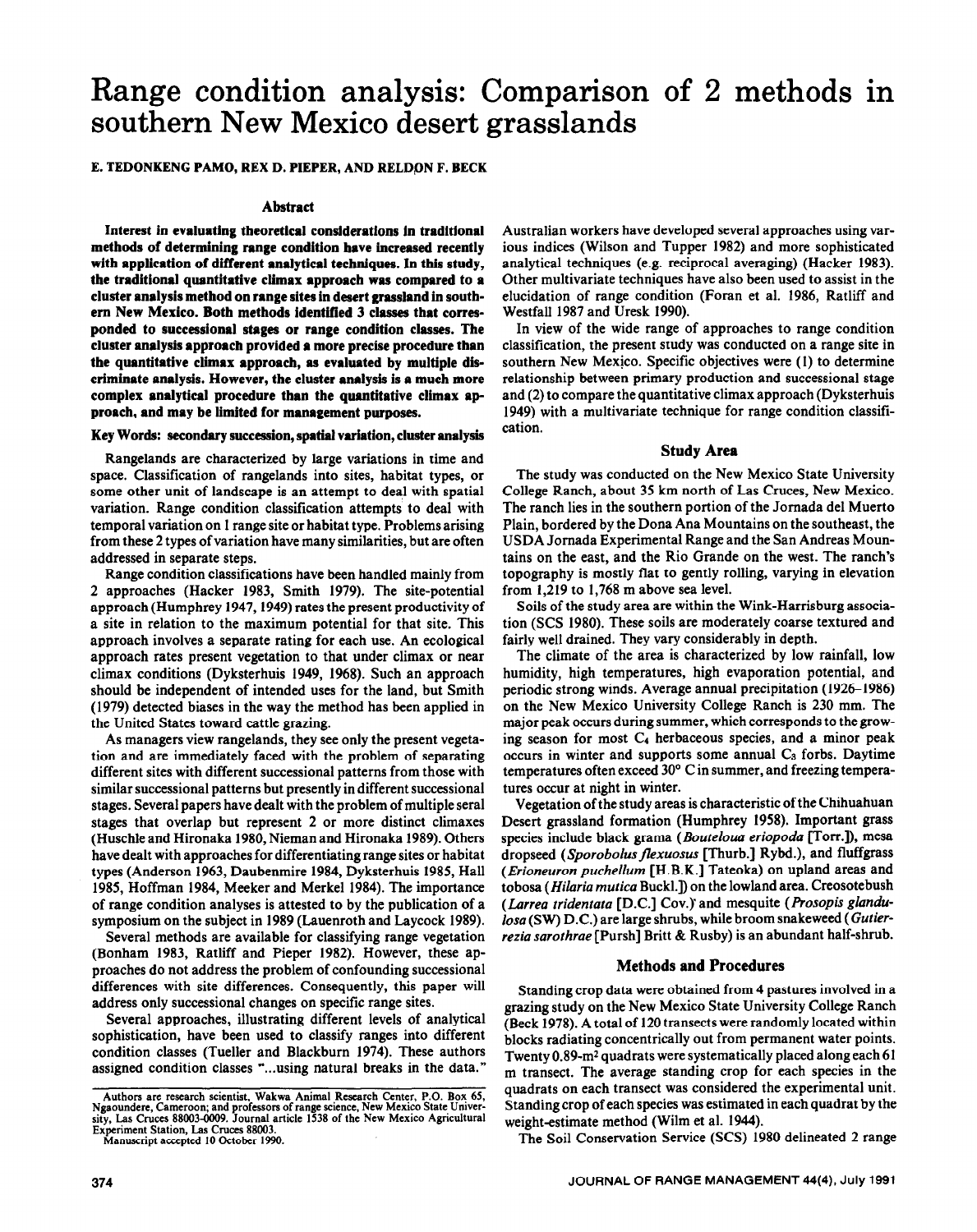|  | Table 1. Average herbage production (kg $\bullet$ ha <sup>-1</sup> ) $\pm$ standard errors for various species when classified by the SCS and the cluster procedure. |  |
|--|----------------------------------------------------------------------------------------------------------------------------------------------------------------------|--|
|--|----------------------------------------------------------------------------------------------------------------------------------------------------------------------|--|

|                      |               | SCS procedure          |                |                       | Cluster procedure  |                |
|----------------------|---------------|------------------------|----------------|-----------------------|--------------------|----------------|
|                      |               | <b>Condition class</b> |                |                       | Successional stage |                |
| <b>Species</b>       | Poor          | Fair                   | Good           | Low                   | Mid                | High           |
|                      |               |                        |                | kg • ha <sup>-1</sup> |                    |                |
| Sporobolus flexuosus | $89 \pm 10.0$ | $77 \pm 13.0$          | $58 \pm 8.6$   | $31 \pm 6.7$          | $128 \pm 9.1$      | $53 \pm 8.5$   |
| Bouteloua eriopoda   | $1 \pm 0.1$   | $12 \pm 2.3$           | $101 \pm 25.0$ | $8 \pm 2.8$           | $11 \pm 2.7$       | $155 \pm 16.6$ |
| Aristida longiseta   | $\pm$ 0.1     | $3 \pm 1.3$            | $6 \pm 1.8$    | $3 \pm 0.4$           | $3 \pm 0.9$        | $5 \pm 0.5$    |
| Erioneuron puchellum | $15 \pm 5.2$  | $13 \pm 2.4$           | $10 \pm 3.3$   | $11 \pm 2.1$          | $15 \pm 4.1$       | $12 \pm 2.1$   |
| Prosopis glandulosa  | $15 \pm 4.6$  | $9 \pm 3.1$            | $3 \pm 0.1$    | $14 \pm 3.3$          | $10 \pm 2.1$       | ⊲              |

sites in the study pastures: the shallow range site and the sandy increase in total herbaceous standing crop from low-seral to high-<br>range site. Range condition of each transect in each range site was seral stages (Fig. 1) range site. Range condition of each transect in each range site was calculated following SCS (1980) procedures, based on perceived was 107 kg  $\bullet$  ha<sup>-1</sup>, while that between the mid and high-seral stage composition of climax communities. The 2 range sites are similar was 47 kg  $\bullet$  ha<sup>-1</sup>. For the SCS procedure, there was no difference in except for soil depth. In this study depth was also similar on the total herbage standing crop between the poor and fair condition study locations. class (Fig. 1). Thus, it appears cluster analysis was more successful -

Soil depth to an impervious layer for each transect was grouped into 1 of the following 3 classes: O-25.4 cm, very shallow; 25.4-50.8 cm, shallow; 50.8-101.6 cm, moderately deep. In most cases, soil depth did not exceed 76 cm. Distance of the transect to the nearest permanent water was also included in the analysis. These were the 2 abiotic factors included in the analysis.

Data from each transect were also subjected to cluster analysis (Orloci 1975). The flexible procedure with standard euclidian distance,  $\beta$  = -0.25, and was used in this study to group transects into different clusters. Multiple discriminant analysis was used on the groups derived from the SCS method and the cluster strategy to determine the efficiency of the 2 grouping procedures (Lindeman et al. 1980). This approach is similar to the one described by Ratliff and Westfall (1989).

Secondary successional patterns have been described for upland range sites in southern New Mexico (Gay 1965, McArdle and Costello 1936, Paulsen and Ares 1962). Climax conditions are represented by stands dominated by black grama (as much as 75% of plant cover). Seral stages are represented by less black grama cover and higher amounts of mesa dropseed, threeawns (Aristida spp.), and annuals. Low seral stages may be represented by mostly broom snakeweed and annuals (Gay 1965). Apparently vegetational changes within this general framework do occur, depending on climatic conditions and stocking rate (Paulsen and Ares 1962). Drought and heavy livestock grazing tend to decrease black grama abundance, while low grazing impact and high summer precipitation favors black grama (Nelson 1934, Nielson 1986, Paulsen and Ares 1962).

However, vegetational changes in the arid Southwest are often slow and erratic (Beck and Tober 1985, Herbel et al. 1972). When large shrubs such as mesquite and creosotebush become established on these upland sites, these successional stages may not apply, or at least the time frame must be altered. Perhaps some threshold has been exceeded to allow domination by large shrubs (Friedel 1988, Archer et al. 1988, Archer 1989). Domination by large shrubs would dramatically modify the successional pathways described.

#### **Results and Discussion**

#### **Primary Production**

Both the SCS procedure and the cluster analysis provided 3 groups that appeared to represent successional stages (Pamo 1983). These groupings were classified as good, fair, poor according to SCS procedures, and low, mid, and high seral stages for the cluster analysis procedure. According to the SCS procedure, only 1 transect was in excellent condition.

The cluster analysis provided groupings with a fairly uniform

in separating the transects based on total biomass.



**Fig. 1. Mean production for the 3 condition classes and the 3 semi stages of the 2 grouping procedure. Vertical bars represent standard errors.** 

There were also differences in the standing crop of the individual species for the 2 methods in the 3 groupings, especially for mesa dropseed (Table 1). Standing crop of mesa dropseed declined from good to poor condition class under the SCS procedure. However, mesa dropseed standing crop reached a peak in the mid-seral stage using the cluster procedure. These differences could have management implications if one wished to maximize black grama and mesa dropseed production. However, there is no objective means of deciding which analysis procedure follows successional patterns most faithfully. If production increases rather uniformly as secondary succession proceeds, the cluster procedure appears more satisfactory. Earlier research suggests that primary productivity is similar under conditions of adequate precipitation for different successional stages, but the proportion of perennial and annual plants differs (Pieper and Herbel 1982). In late-seral stages, perennial grasses dominate, while in early-seral stages, perennial grasses are fairly low in abundance; however, annuals such as Russian thistle (Salsolu *austrulis* R. Brown) fill in the interspaces and contribute substantially to primary productivity. Neither procedure serves as a test of validity for the successional stages identi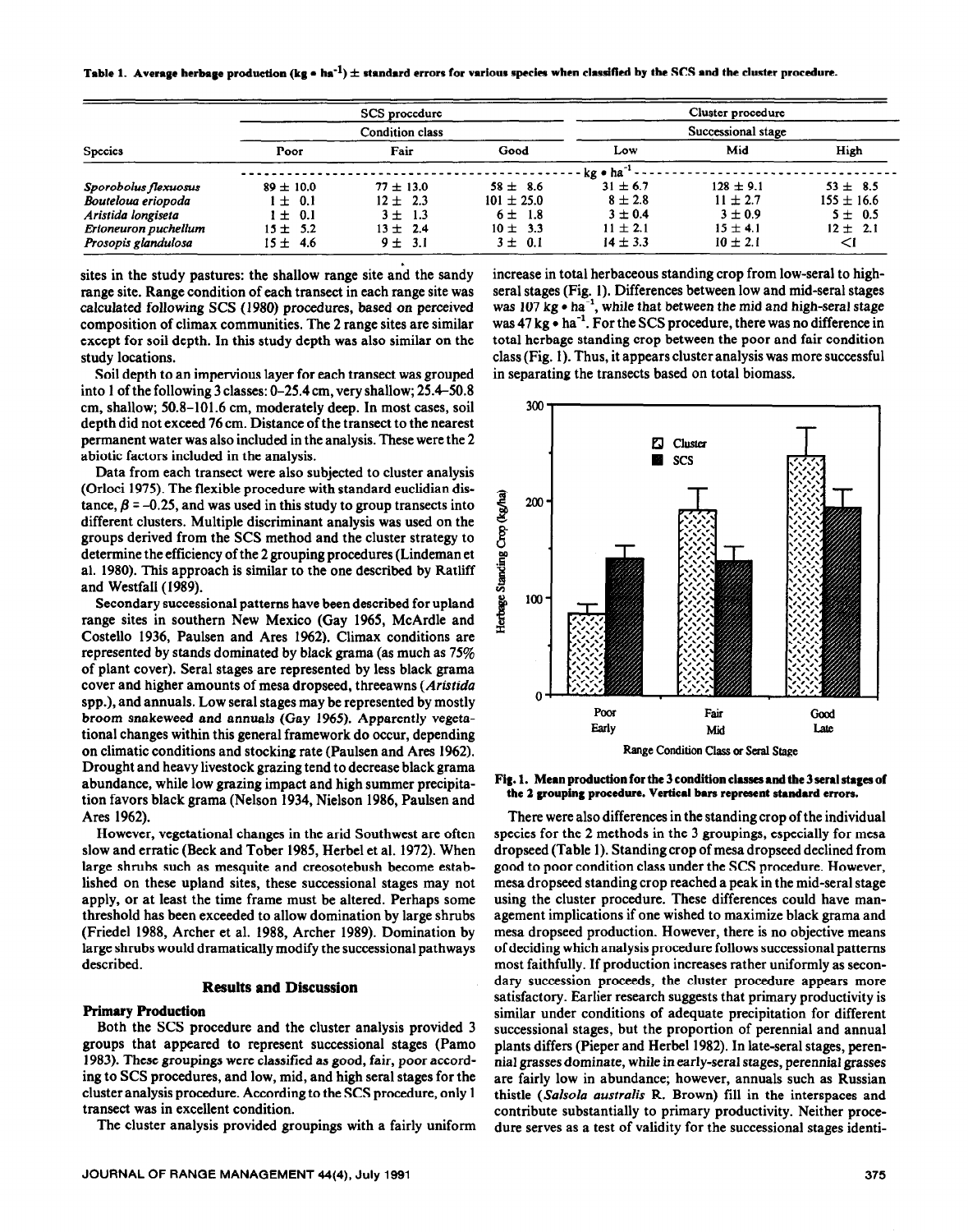fied. These must be evaluated by independent means (Pieper and Beck 1990). Recent interpretations indicate several stages are possible for a given site, and climatic fluctuations and grazing impacts may influence the transition from 1 stage to another (Westoby et al. 1989a, 1989b). A complete understanding of the ecological states for the area is important before any technique is applied to group similar communities or soil-vegetation complexes.

### **Analysis of the Grouping Resulting from the SCS Method**

From the stepwise discriminant analysis, 7 variables (Table 2) were found to contain most of the classificatory information for the SCS grouping strategy. Multiple discriminant analysis for

Table 2. Stepwise discriminant analyses for SCS groupings. **Stepwise selection:** 

| Step | Variable               | Order<br>entered<br>into model | Partial<br>R <sub>2</sub> | F<br>statistic | Prob<br>F |
|------|------------------------|--------------------------------|---------------------------|----------------|-----------|
|      | PCT BOER <sup>1</sup>  |                                | 0.5270                    | 65.183         | 0.0001    |
| 2    | <b>ARLO.BOER</b>       | 2                              | 0.1905                    | 13.651         | 0.0001    |
| 3    | Soil Depth             | 3                              | 0.1456                    | 9.797          | 0.0001    |
| 4    | <b>SOIL DEPTH BOER</b> | 4                              | 0.1014                    | 6.430          | 0.0023    |
| 5    | <b>PRGL.SPFL</b>       | 5                              | 0.0100                    | 6.352          | 0.0024    |
| 6    | <b>ARLO.SPFL</b>       | 6                              | 0.0625                    | 3.734          | 0.0269    |
| 7    | <b>TOTL ARLO</b>       |                                | 0.0521                    | 3.051          | 0.0513    |
|      |                        |                                |                           |                |           |

1 BOER = Bouteloua *eriopoda:* ARLO = *Aristida longiseta;* PRGL = *Prosopisglandulosa*; SPFL = *Sporobolus flexuosus*.

those variables chosen for the stepwise discriminant analysis showed the variability of these attributes was very large. The percentage biomass contribution of black grama increased from poor to good condition class. The mean soil depth was shallower in poor condition class, intermediate in the good condition class, and deepest in the fair condition class. However, these differences were not significant  $(P>0.05)$ .

The percentage of black grama varied positively with soil depth in the poor condition class, but negatively with soil depth in the fair and good condition classes. The within-group correlation coefficients of the percentage black grama and soil depth was very low (0.06) in the poor condition class and negative in both fair (-0.12) and good  $(-0.43)$  condition classes. The above results imply that as the soil depth increases, the percentage of black grama decreases. These results suggest that shallow soil maintains water within the reach of black grama roots while moisture is carried beyond the reach of black grama roots on the deep soil; thus the environment is not favorable for a maximum growth.

## **Analysis of the Grouping Resulting from the Cluster Procedure**

The stepwise discriminant analysis identified 10 variables (Table 3) as the most important in the cluster grouping procedure. Soil depth was not selected as a discriminant criterion, suggesting it probably is not a reliable variable for site separation of these communities. Discriminant analysis of the selected variables was then investigated. The variability of those attributes was also large. The mean percentage of black grama was the least (1.19) in midseral stage, intermediate (1.61) in low-seral stage, and high (15.48) in late-seral stage (Table 1). However, the difference between the early and mid-seral stages was not significant. Total production consistently increased from early to late-seral stage.

## **Comparison of tine SCS Grouping Method to the Cluster Grouping Strategy**

Internal analysis of each classification procedure (SCS method and cluster analysis), using discriminant analysis as a multivariate community comparison test, shows the equations derived from the SCS method did a relatively poor job of classifying the plant

**Table 3. Stepwise discriminant analyses for SCS groupings. Stepwise selection:** 

| Step | Variable          | Order<br>entered<br>into model | Partial<br>R <sup>2</sup> | F<br>statistic | Prob<br>F |
|------|-------------------|--------------------------------|---------------------------|----------------|-----------|
|      | <b>TOTL BOER!</b> |                                | 0.7213                    | 151.434        | 0.0001    |
| 2    | <b>TOTL SPFL</b>  | 2                              | 0.5284                    | 64.976         | 0.0001    |
| 3    | <b>BOER SPFL</b>  | 3                              | 0.3114                    | 26.003         | 0.0001    |
| 4    | <b>BOER PRGL</b>  | 4                              | 0.1525                    | 10.258         | 0.0001    |
| 5    | <b>PCT BOER</b>   | 5                              | 0.2081                    | 14.846         | 0.0001    |
| 6    | <b>ARLO BOER</b>  | 6                              | 0.1834                    | 12.577         | 0.0001    |
| 7    | <b>SOPR ODTN</b>  | 7                              | 0.1447                    | 9.386          | 0.0002    |
| 8    | <b>TOTAL PRD</b>  | 8                              | 0.1060                    | 6.519          | 0.0021    |
| 9    | <b>BOER GUSA</b>  | 9                              | 0.0530                    | 3.049          | 0.0515    |
| 10   | <b>SPFL GUSA</b>  | 10                             | 0.0453                    | 2.563          | 0.0818    |

'BOER = *Bouteloua eriopoda; SPFL = Sporobolus flexuosus;* PRGL = *Prosopis*<br>g*landulosa;* ARLO = *Aristida longiseta;* SQPR ODTN = Squared Production; PRD =<br>Production; GUSA = *Gutierrezia sarothrae.* 

communities of this portion of the College Ranch (Tables 4 and 5) because it does not predict accurately. Of 120 transects, 34 (10 + 15 + 3 + 6) or 28.33% were misclassified by the SCS method compared to only 7 (5.83%) transects misclassified by the cluster procedure (Tables 4 and 5). Such results were not surprising because the SCS range site descriptions apply to large areas and were not developed specifically for range sites on the College Ranch.

| Table 4. Discriminant analyses for variables chosen in stepwise discrimi- |  |  |  |
|---------------------------------------------------------------------------|--|--|--|
| nant analyses for SCS groupings.                                          |  |  |  |

| Discriminant<br>analysis | Number of observations and percent classified<br>into groups based on<br>SCS procedure |      |      |       |  |
|--------------------------|----------------------------------------------------------------------------------------|------|------|-------|--|
|                          | Poor                                                                                   | Fair | Good | Total |  |
|                          | 29                                                                                     | 10   |      | 39    |  |
|                          | 74                                                                                     | 26   | 00   | 100   |  |
| 2                        | 15                                                                                     | 39   |      | 57    |  |
|                          | 26                                                                                     | 68   |      | 100   |  |
| 3                        |                                                                                        | 6    | 18   | 24    |  |
|                          |                                                                                        | 25   | 75   | 100   |  |
| Total                    | 44                                                                                     | 55   | 21   | 120   |  |
| Percentage               | 37                                                                                     | 46   | 18   | 100   |  |

**Table 5. Discriminant analyses for variables chosen in stepwise discriminnnt analyses for cluster groupings.** 

| Discriminant<br>analysis | Number of observations and percent classified<br>into groups based on<br>cluster procedures |     |      |       |  |  |
|--------------------------|---------------------------------------------------------------------------------------------|-----|------|-------|--|--|
|                          | Early                                                                                       | Mid | Late | Total |  |  |
|                          | 49                                                                                          | 3   | Ω    | 52    |  |  |
|                          | 94                                                                                          | 6   | 00   | 100   |  |  |
| 2                        |                                                                                             | 50  |      | 54    |  |  |
|                          |                                                                                             | 93  | 00   | 100   |  |  |
| 3                        |                                                                                             | 0   | 14   | 14    |  |  |
|                          | Λ                                                                                           | o   | 100  | 100   |  |  |
| Total                    | 53                                                                                          | 53  | 14   | 120   |  |  |
| Percentage               | 44                                                                                          | 44  | 12   | 100   |  |  |

For the poor condition class and early-seral stage, neither procedure classified the same number of transects nor the same transects. The SCS method classified **39** transects in the poor condition class, while the cluster procedure classified 52 transects in the early-seral stage. Only 20 of the 39 transects of the SCS method were common to both classification procedures. Ten of 39,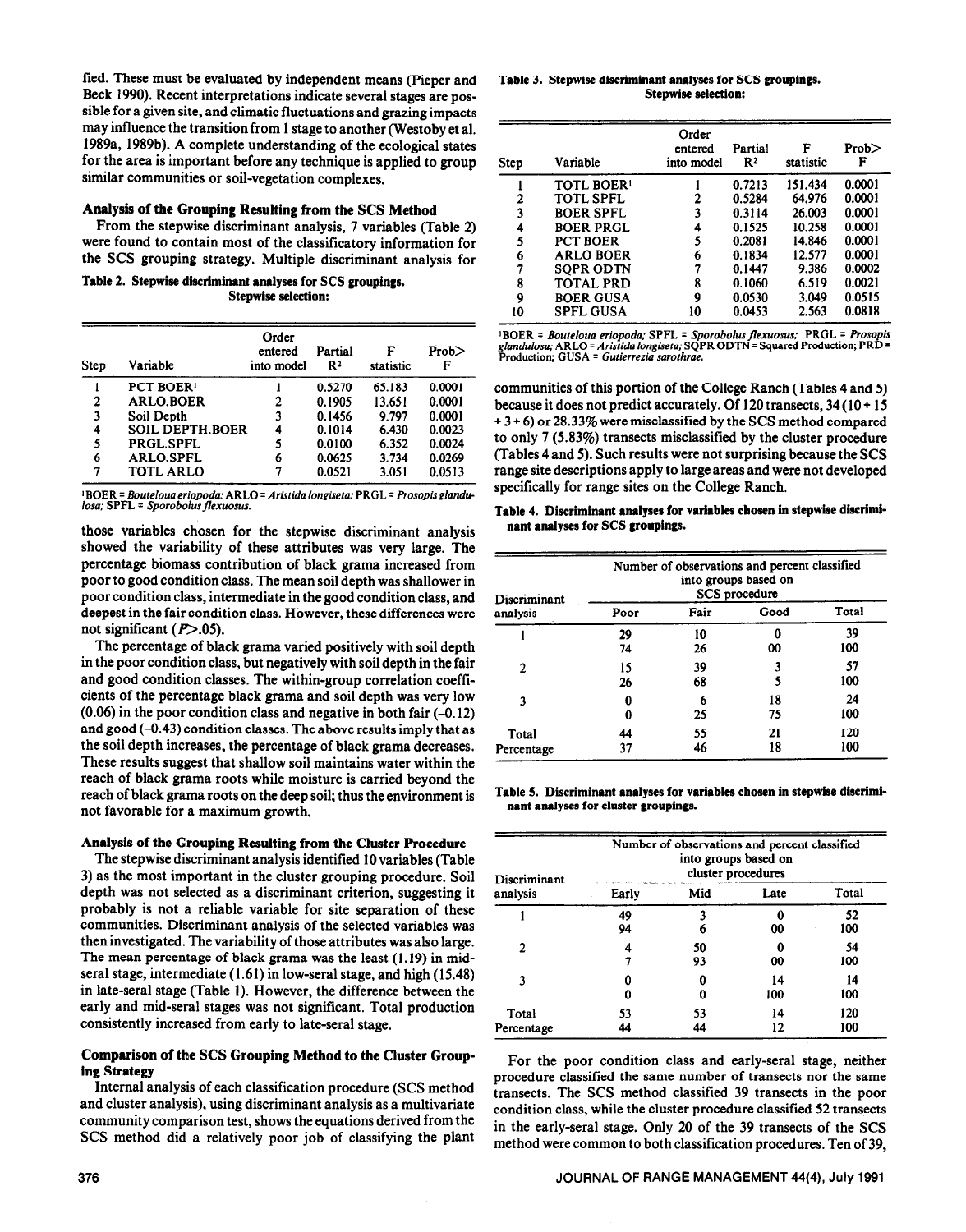or 25.7% were classified in fair condition by the multiple discriminant analysis. The cluster analysis in the early-seral stage was found to have misclassified only 3 transects, or 5.8% of the 52. More realistically, this suggests the inadequacy of the classification scale  $(100-75, 75-50, 50-24, and 25-0)$ . Also there are no substantial differences among the lower condition classes for the 2 sites. Different groupings are probably more realistic.

Many transects were grouped near the boundary between the poor and fair condition classes (Pamo 1983). Increasing the upper limit of the poor condition class to 30% of climax would include many transects classified in the low-seral stages by the cluster procedure. However, it would not completely solve the lack of correspondence between the 2 systems.

In the fair condition class and mid-seral stage, the number of transects classified by both procedures was relatively close: 57 by SCS methods and 54 by the cluster grouping procedure. The similarity of the transects in both procedures was still relatively low. There were 28 of the 57 or about 49% of the transects of the SCS procedure that were similar to both grouping strategies. The multiple discriminant analysis revealed that 18 transects were misclassified by the SCS method: 15 transects or 26% should have been classified in the poor condition class and 3 transects or 5% in the good condition class. The cluster procedure misclassified 4 transects (7%). These transects should have been in the early-seral stage. Twenty-four transects were placed in the good condition class by the SCS grouping procedure and only 14 in the late-seral stage by the cluster analysis. Also,  $54\%$  of these transects were similar in both grouping methods. The cluster procedure did not misclassify any of the 14 transects. Six of the 24 (25%) transects were misclassified in the good condition class by the SCS method. These transects should have been in the fair condition class.

The discriminant analysis indicates the cluster analysis is a relatively precise procedure in classifying these plant communities. Internally, the strategy provided equations that misclassified fewer transects than did the SCS method.

Discriminant analysis of the cluster grouping resulted in groupings that are the product of environmental variables and production. Cluster analysis, associated with multiple discriminant analysis using meaningful environmental variables, seems to be suitable for range site description and delineation in many rangelands where this type of information is needed.

The National Range Handbook (SCS 1976) points out that the range condition within a range site is determined by comparing the present plant community to the potential plant community, as indicated by the range condition guide for the site. For the existing plant community, no more than the maximum weight (or percentage of total production) shown on the guide for any species in the climax plant community can be included. The concept does not accommodate exotic species because they are not considered to be part of the climax vegetation (Smith 1978). A range site is the product of all environmental factors (climate, soils, and topography) responsible for its development. Sites are identified by evaluating and describing the distinctive climax plant communities that occur in an area. Large differences in species composition and productivity may require different management programs and, possibly indicate different sites. Data for range sites description is derived from many sources (Shiflet 1973):

- 1. Evaluation of relict (possibly climax) stands and associated soil on areas subjected to minimal abnormal disturbance.
- 2. Comparison of areas receiving varying degrees of use with similar areas receiving no use.
- 3. Evaluation and interpretation of research dealing with natural plant communities and soils.
- 4. Review of early historical and botanical literature.

5. Interpolation and extrapolation of existing vegetation information to areas of similar soils, climate, and micro environment, or along environmental gradients.

Sound management programs start with a thorough evaluation of current rangeland resources and their status. The SCS method cannot be applied directly in many world rangelands because the climax or potential plant communities are unknown or can only be determined at high cost. In addition, in the United States, present range site guides do recognize possible multiple states or common seral stages for 2 range sites (Huschle and Hironaka 1980). Cluster analysis has appeared to classify plant communities on the NMSU College Ranch in a relatively coherent manner. The method did not provide information on the potential plant communities to which we could compare the present communities and deduct the trend. Furthermore, it does not yield information on successional patterns and was not designed to do so. The technique, however, could provide a solid basis for a sound management program through the appropriate classification of existing vegetation on rangeland. These multivariate approaches, if carefully implemented, can provide the basis for a sustained development of rangeland resources within the framework of management goals (Foran et al. 1986). These methods, however, remain relatively complex in application and interpretation compared to the SCS procedure, and might be limited to agencies and specialists.

The SCS classification procedure does not provide a natural separation of seral plant communities as compared to the cluster procedure. Probably a successive modification of the SCS technique, if used to evaluate range condition and testing against the cluster analysis through trial and error could improve the SCS method. For management purposes, it does provide a framework for determining present status compared to a standard.

#### **Literature Cited**

- Anderson, E.W. 1983. Ecological site/habitat type—a viewpoint. Range**lands. 5:187-188.**
- Archer, S., C.J. Scifres, and R. Maggio. 1988. Autogenic succession in a **subtropical savanna: conversion of grassland to thorn woodland. Bcol. Monogr. 58:ll l-127.**
- **Archer, S. 1989. Have southern Texas savannas been converted to wood**lands in recent history. Amer. Natur. 134:545-561.
- **Beck, R.F. 1978. A graxing system for semiarid lands.** pp. **569-572.** *In:*  **Hyder, D.N. (Ed.). Proc. First Internat. Rangeland Congr.**
- **Beck, R.F., and D.A. Tober. 1985. Vegetational changes on creosotebush sites after removal of shrubs, cattle, and rabbits. New Mex. State Univ. Agr. Exp. Sta. Bull. 717.**

**Bonham, C.D. 1983. Range vegetation classification. Rangelands. 5: 19-21.** 

**Daubenmire, RF. 1984. Viewpoint: Ecological site/range site/habitat type. Rangelands. 6~263-264.** 

- **Dyksterhuis, E.J. 1949. Condition and management of rangeland baaed on quantitative ecology. J. Range Manage. 2:104-l IS.**
- **Dyksterhuis, E J. 1958. Ecological principles in range evaluation. Bot. Rev. 241253-272.**
- **Dyksterhuis, E.J. 1985. Follow-up on range sites and condition classes as based on quantitative ecology. Rangelands. 7:172-173.**
- Foran, B.D., G. Bastin, and K.A. Shaw. 1986. Range assessment and **monitoring in arid lands: the use of classification and ordination in range**  survey. J. Environ. Manage. 22:67-84.
- Hacker, R.B. 1983. Use of reciprocal averaging ordination for the study of **range condition gradients. J. Range Manage. 36:25-30.**
- **Hall, F.C. 1985.** Viewpoint: The habitat type controversey; two common **concepts. Rangelands. 7: 170-171.** \_ -
- **Herbel, C.H., F.N. Ares, and R.A. Wright. Drought effects on a semidesert grassland range. Ecol. 53:1084-1093.**
- **Hoffman, G.R. 1984. Habitat types: a supportive view. Rangelands. 6~264-266.**
- **Humphrey, R.R. 1947. Range forage evaluation by the range condition method J. Forest. 45: 10-16.**
- **Humphrey, R.R. 1949. Field comments on the range condition method of forage survey. J. Range Manage. 2:1-10.**
- **Huschle, G., and M. Hironaka. 1989. Classification and ordination of seral plant communities. J. Range Manage. 33: 179-182.**